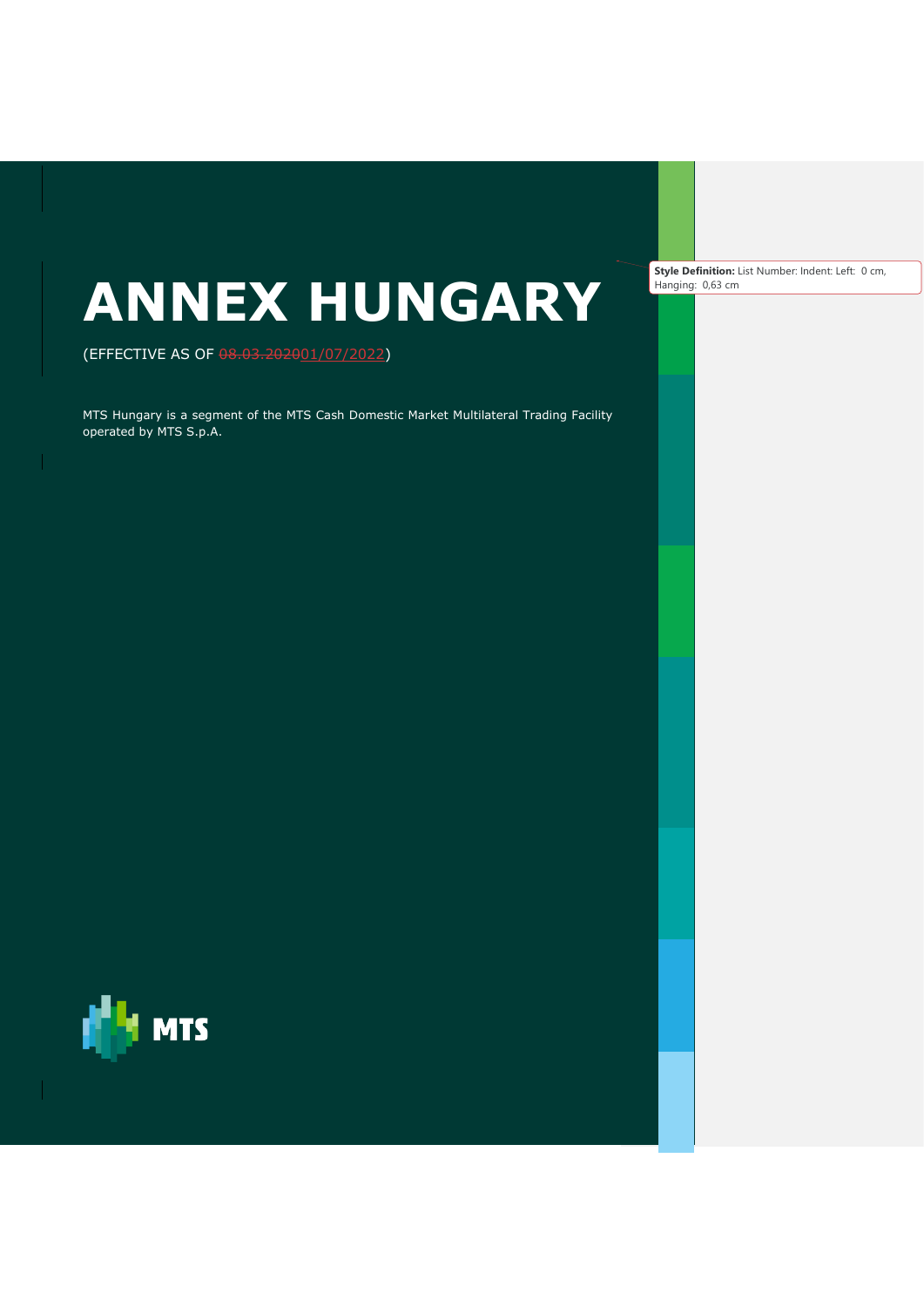**ANNEX HUNGARY**

EFFECTIVE AS OF 01/07/2022



 $\overline{\phantom{a}}$ 

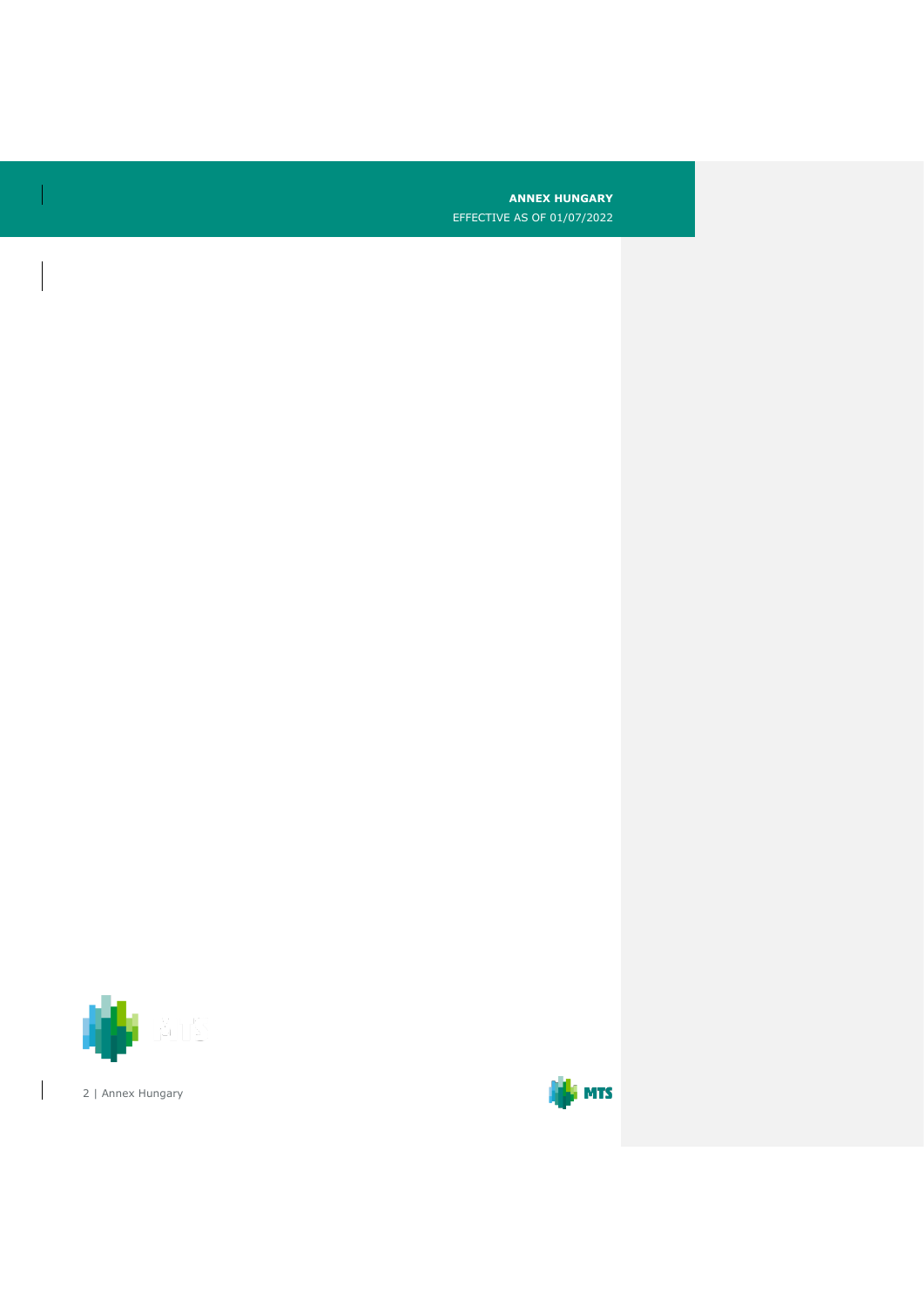## **1. General Provisions**

#### 1.1 Definitions

The MTS Cash Domestic Market Rules apply

In addition the following definitions are also applicable to MTS Hungary:

| "AKK"                                 | means the Government Debt Management Agency Pte<br>Ltd. (Hungary);                                                                                                                                                                                                           |  |  |
|---------------------------------------|------------------------------------------------------------------------------------------------------------------------------------------------------------------------------------------------------------------------------------------------------------------------------|--|--|
|                                       | "Hungarian Banking Holidays" means Official Hungarian Holidays;                                                                                                                                                                                                              |  |  |
| "Hungarian Development<br>Bank Bonds" | means bonds issued by the Hungarian Development Bank<br>Plc. The Hungarian Development Bank Plc. is a private<br>company limited by shares, exclusively owned by<br>Hungary. For the purposes of this Annex the Hungarian<br>Development Bank Bonds are Eligible Securities. |  |  |
| "Hungarian Development<br>Bank Plc."  | means MFB Hungarian Development Bank Private<br>Limited Company;                                                                                                                                                                                                             |  |  |
| "Hungarian regulator"                 | means National Bank of Hungary (NBH);                                                                                                                                                                                                                                        |  |  |
| "KELER"                               | means KELER Central Depository Ltd;                                                                                                                                                                                                                                          |  |  |
| "Non-PD Market Maker<br>(MM Non-PD)"  | means a company or entitiy mentioned in Article<br>3.1 of the MTS Cash Domestic Market Rules that is an<br>official Market Maker as recognised by the AKK:                                                                                                                   |  |  |
| "Primary Dealer"                      | means an official Primary Dealer as recognised by the<br>AKK;                                                                                                                                                                                                                |  |  |
| "Student Loan Bonds"                  | means bonds issued by the Student Loan Centre. The<br>Student Loan Centre is a non profit company limited by<br>shares exclusively owned by the Hungarian State. For the<br>purposes of this Annex the Student Loan Bonds are<br>Financial Instruments:                      |  |  |

#### 1.2 Market Rules

1. The MTS Cash Domestic Market Rules apply.

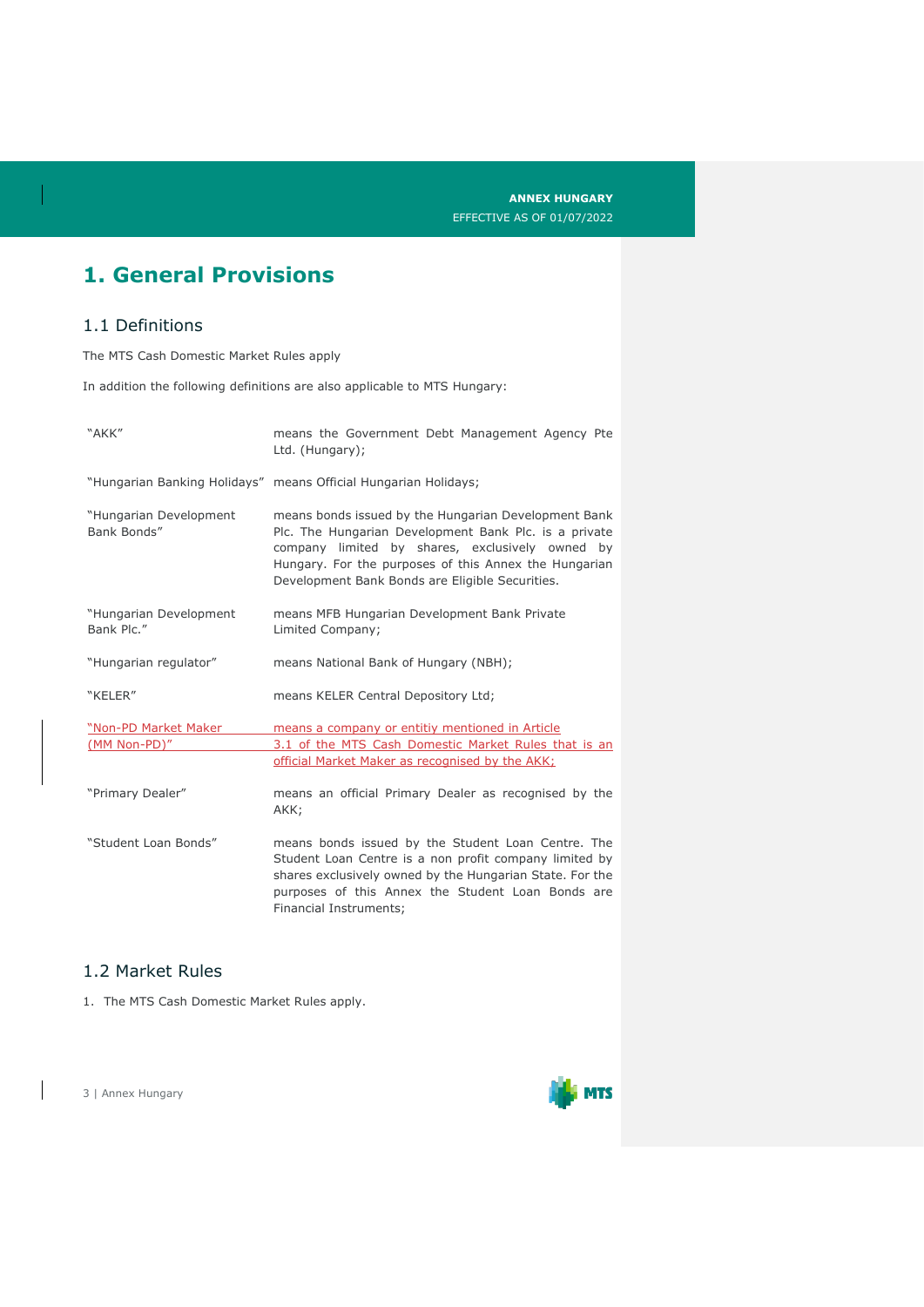## **2. Financial Instruments**

#### 2.1 Financial Instruments

- 1. All Government Bonds and Treasury Bills issued by Hungary in Hungarian Forint acting through the AKK (hereinafter referred to as "Hungarian Government Securities") which meet the following eligibility criteria, shall be automatically selected as Financial Instruments:
	- a) Publicly issued nominal fixed coupon-bearing Government Bonds;
	- b) Publicly issued floating rate Government Bonds;
	- c) Publicly issued discount Treasury Bills;

And:

- i) With a remaining term to maturity at the time of the issuance of more than 300 days at the time of selection;
- ii) With remaining term to maturity on a given settlement day of the relevant trading day is more than 90 days;
- 2. All the Student Loan Bonds, which meet the below eligibility criteria, shall be automatically selected as Financial Instruments:
	- a) Publicly issued nominal fixed coupon-bearing Student Loan Bonds;
	- b) Publicly issued floating rate Student Loan Bonds;

And:

- i) With a remaining term to maturity on a given settlement day of the relevant trading day is more than 90 days;
- 3. All the Hungarian Development Bank Bonds which meet the below eligibility criteria shall be automatically selected as Financial Instruments:
	- a) Nominal fixed coupon-bearing Hungarian Development Bank Bonds;
	- b) Publicly issued floating rate Hungarian Development Bank Bonds;

And:

i) With a remaining term to maturity on a given settlement day of the relevant trading day is more than 90 days

#### 2.2 Minimum Lots

1. The Minimum Quote Size, Minimum Single Side Quote Size, Minimum Trading Size, and the Minimum Increment Quantity for each Financial Instrument can be found in the Regulatory Specifications.

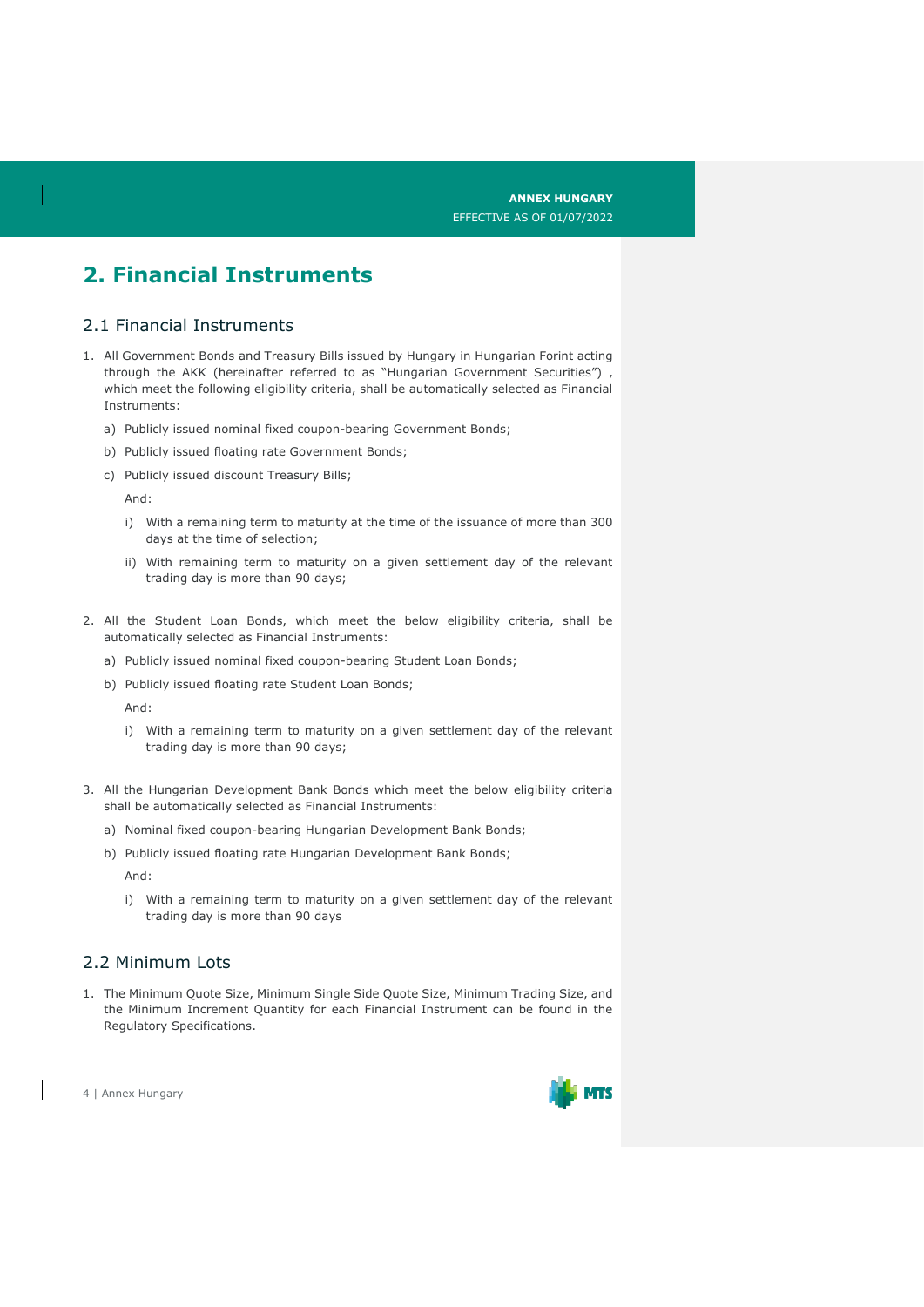## **3. Participants**

#### 3.1 Participant admission criteria

- 1. The MTS Cash Domestic Market Rules apply. In addition, all opinions of MTS, in accordance with the General MTS Market Rules, are in consultation with the AKK and the Committee.
- 2. AKK can be admitted to trading in any capacity. Prospective Participants different from AKK, in addition to the requirements indicated in the MTS Cash Domestic Market Rules, must have concluded a contract with AKK on either the primary dealership or the secondary market price quoting of Hungarian Government Securities.

#### 3.2 Participants admission procedures

- 1. In addition to what is provided in paragraph 1 and 2 of Article 3.2 of the MTS Cash Domestic Market Rules, paragraph 3 shall be amended as follows: The only category of Participants in MTS Hungary is: Market Maker.
	- The following entities can be admitted as Market Makers:
	- Primary Dealers ("PDs"): as per the Definition.
	- Non-PD Market Makers ("MM non-PDs"): as per the Definition.

AKK can be admitted to trading in any capacity.

- Article 3.2.d of the MTS Cash Domestic Market Rules shall be amended as follows:
- 2. It has Capital of at least HUF 2 billion in case of investment firms and HUF 5 billion in case of credit institutions.

#### 3.3 Participants' on-going undertakings

1. The MTS Cash Domestic Market Rules apply, with the addition of all undertakings involving a notification to MTS to also include the AKK.

#### 3.4 Resignation of Participants

1. The MTS Cash Domestic Market Rules apply.

#### 3.5 Suspension of Participants from trading

1. The MTS Cash Domestic Market Rules apply, with the exception that the first sentence of the Article 3.5 of the MTS Cash Domestic Market Rules will be applied with the following amendment: "MTS, in consultation with AKK, among other things:"

5 | Annex Hungary



**Formatted:** Font: +Headings (Verdana), 14 pt, Font color: Text 2, English (United States)

**Formatted:** List Number, Indent: Left: 0 cm, Hanging: 0,63 cm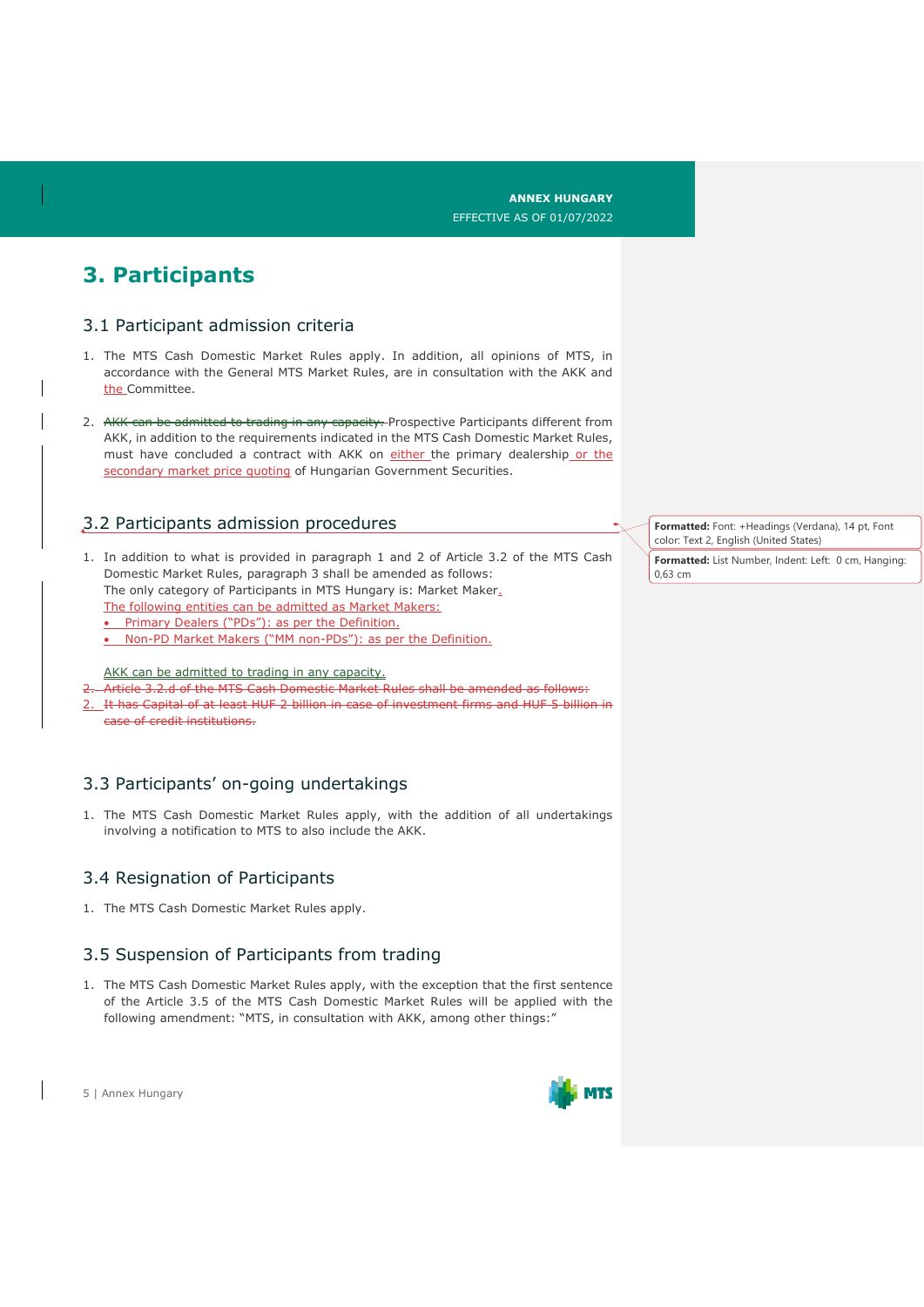#### 3.6 Exclusion of Participants from trading

 $\frac{2}{2}$ . The MTS Cash Domestic Market Rules apply<sub>7</sub> with the addition to the provisions of the General Domestic MTS Market Rules that the loss of the status of either Primary Dealer in Hungarian Government Securitiesor Non-PD Market Maker shall trigger the automatic exclusion from trading on MTS Hungary.

#### 3.7 Regional Market Committee for MTS Hungary

- 1. Any decisions made by the Committee must not contravene any regulatory requirements of Consob or any other applicable laws, or technical requirements of the System.
- 2. For the purpose of this Article, all decisions taken by MTS pursuant to the MTS Cash Domestic Market Rules are made upon prior consultation with the Committee and the AKK.
- 3. Members of the Committee shall be representatives of the AKK, MTS-and, the Primary Dealers and the Non-PD Market Makers. MTS shall appoint the Committee following agreement with the AKK. MTS shall not remove any Committee member without prior consultation with the AKK. The Committee shall have such power and authority (including as to the establishment of committees of MTS Hungary and the delegation of power and authority to such committees) as MTS may determine following agreement with the AKK.
- 4. MTS at all times shall have the authority to overrule any decision or action taken by the AKK or the Committee with respect to commercial, technological, or regulatory matters notwithstanding the operation of these Rules or the Committee.
- 5. Where there is a conflict between the AKK and the Committee, the opinion of the AKK shall prevail subject to the condition that any such decisions must not contravene any regulatory requirements of Consob and all other applicable laws, or technical requirements of the System.

### **4. Trading**

#### 4.1 General systems operations

1. The MTS Cash Domestic Market Rules apply.

#### 4.2 Types of Trade

1. The MTS Cash Domestic Market Rules apply

6 | Annex Hungary



**Formatted:** Indent: Left: 0,63 cm, No bullets or numbering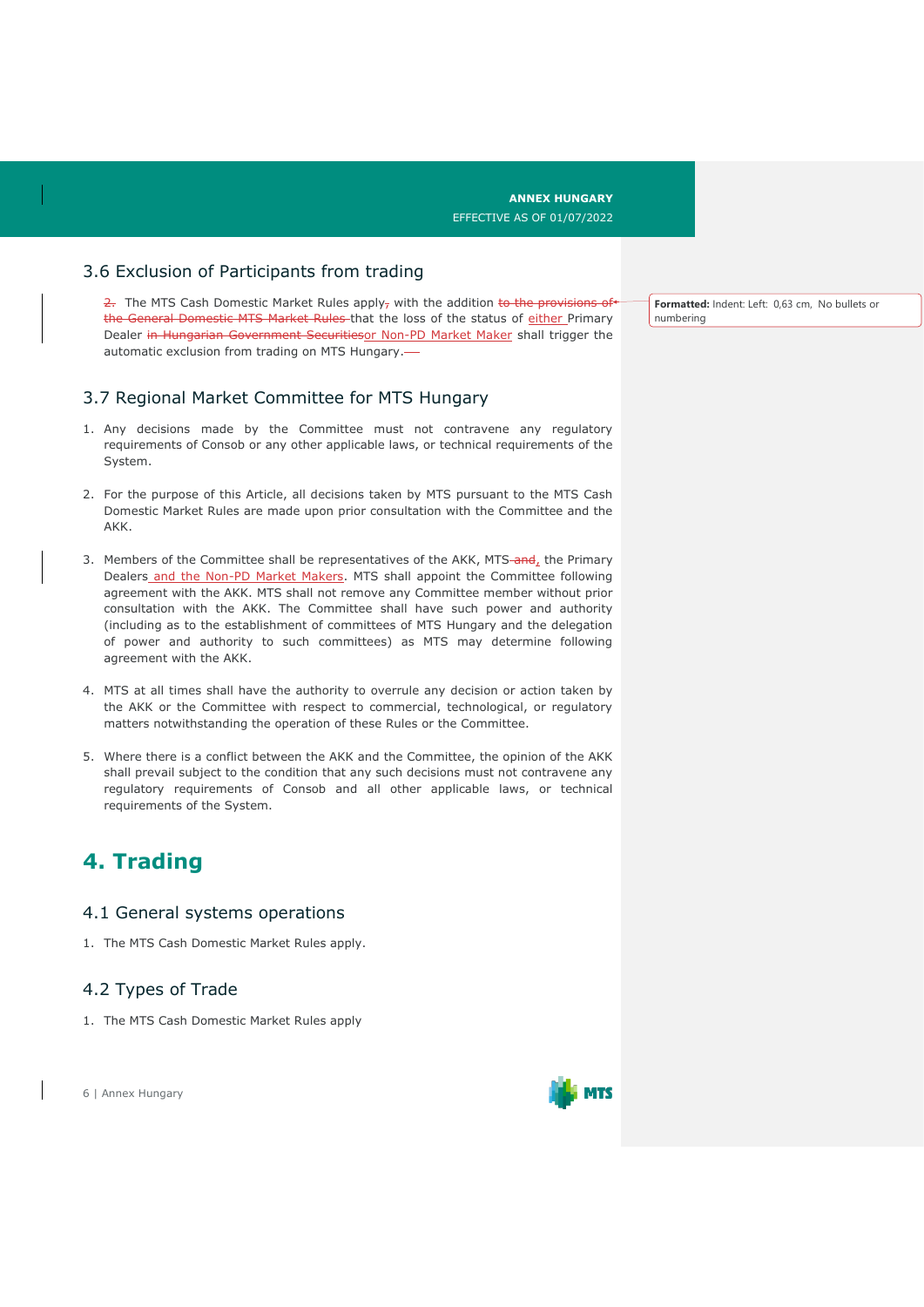#### 4.3 Market trading hours

- 1. Instead of the MTS Cash Domestic Market Rules the following Trading Hours shall be applicable:
	- a) Trading days: as defined by the TARGET calendar except Hungarian Banking Holidays
	- b) The Trading Hours (CET) of the System are: (descriptions of the phases are the same as in the General Domestic Market Rules)

| "Pre-Market phase":    | $8.15$ a.m. $-$ 8.45 a.m. |
|------------------------|---------------------------|
| "Offer phase":         | $8.45$ a.m. $-9.00$ a.m.  |
| "Open Market phase":   | $9.00$ a.m. $-4.45$ p.m.  |
| "Closed Market phase": | $4.45$ p.m. $-8.15$ a.m.  |

#### 4.4 Quotes and Orders

1. The MTS Cash Domestic Market Rules apply.

#### 4.5 ContractsTrades

1. The MTS Cash Domestic Market Rules apply.

#### 4.6 Conclusion and registration of Trades

1. The MTS Cash Domestic Market Rules apply.

#### 4.7 Mid-Price crossing

1. The MTS Cash Domestic Market Rules apply.

#### 4.8 Trade Registration facility Cancellation of Trades

1. The MTS Cash Domestic Market Rules apply.

#### 4.9 Major Market Incident

1. The MTS Cash Domestic Market Rules apply.

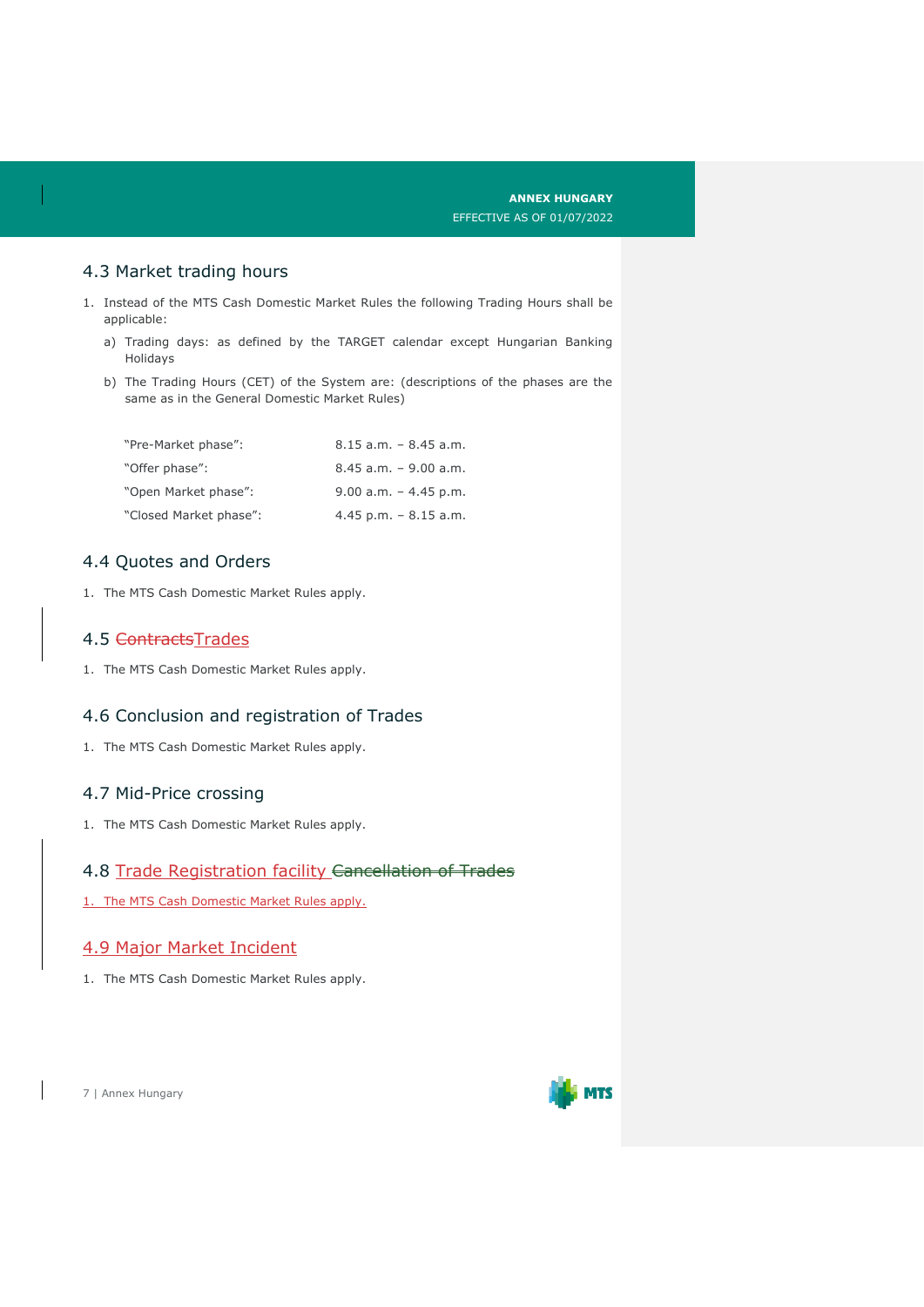|                                                                                                                                                                                                                                                                                                                                                                                                                                                                                                           |                                                                                                                                                                                                                                                                                                                                       | <b>ANNEX HUNGARY</b><br><b>EFFECTIVE AS OF 01/07/2022</b> |                                    |
|-----------------------------------------------------------------------------------------------------------------------------------------------------------------------------------------------------------------------------------------------------------------------------------------------------------------------------------------------------------------------------------------------------------------------------------------------------------------------------------------------------------|---------------------------------------------------------------------------------------------------------------------------------------------------------------------------------------------------------------------------------------------------------------------------------------------------------------------------------------|-----------------------------------------------------------|------------------------------------|
|                                                                                                                                                                                                                                                                                                                                                                                                                                                                                                           | Cancellation of Trades4.9 Trade Registration facility                                                                                                                                                                                                                                                                                 |                                                           |                                    |
| 4.10                                                                                                                                                                                                                                                                                                                                                                                                                                                                                                      |                                                                                                                                                                                                                                                                                                                                       |                                                           |                                    |
| 2.                                                                                                                                                                                                                                                                                                                                                                                                                                                                                                        | 1. The MTS Cash Domestic Market Rules apply.                                                                                                                                                                                                                                                                                          |                                                           | Formatted: No bullets or numbering |
| 4.1011 Market Making Agreements                                                                                                                                                                                                                                                                                                                                                                                                                                                                           |                                                                                                                                                                                                                                                                                                                                       |                                                           |                                    |
| 1. Based on the indication of the AKK, MTS shall notify each Market Maker of the Financial<br>Instruments assigned to it, pursuant to the undertakings Article 3.3.2 of the MTS Cash<br>Domestic Market Rules, not less than 2 Trading Days prior to the obligation to make<br>Double-Sided Quotes in such Financial Instruments by electronic notification.<br>Participants shall not be entitled to require information as to which Financial<br>Instruments have been assigned to other Market Makers. |                                                                                                                                                                                                                                                                                                                                       |                                                           | Formatted: Indent: Left: 0,63 cm   |
| as amended herebelow:<br>ii) Article 4.11.5<br>iii) Article 4.11.6                                                                                                                                                                                                                                                                                                                                                                                                                                        | 2. Only the following provisions of the The MTS Cash Domestic Market Rules shall-apply                                                                                                                                                                                                                                                |                                                           |                                    |
| iv) Article 4.11.7                                                                                                                                                                                                                                                                                                                                                                                                                                                                                        |                                                                                                                                                                                                                                                                                                                                       |                                                           |                                    |
| the Market Making Commitments.                                                                                                                                                                                                                                                                                                                                                                                                                                                                            | i) Article 4.11.4 will be amended as follows. MTS will monitor each Market Maker on<br>each Financial Instrument on which it performs a Market Making Strategy against                                                                                                                                                                |                                                           |                                    |
|                                                                                                                                                                                                                                                                                                                                                                                                                                                                                                           | For the purposes of monitoring the Market Making Commitments, only double sided<br>Quotes will be considered. Additionally and for each Instrument Class, MTS will<br>determine the number of Participants who will be expected to perform a Market<br>Making Strategy and therefore comply with Market Making Commitments as per the |                                                           |                                    |
| table below                                                                                                                                                                                                                                                                                                                                                                                                                                                                                               |                                                                                                                                                                                                                                                                                                                                       |                                                           |                                    |
| <b>Type of instrument</b>                                                                                                                                                                                                                                                                                                                                                                                                                                                                                 | <b>Number of MMs</b>                                                                                                                                                                                                                                                                                                                  | PDs and/or MM non-PDs<br>designated                       |                                    |
| <b>Benchmark HGBs</b>                                                                                                                                                                                                                                                                                                                                                                                                                                                                                     | All the PDs and all MM non-PDs                                                                                                                                                                                                                                                                                                        | PDs and MM non-PDs                                        |                                    |
| <b>Benchmark T-Bills</b>                                                                                                                                                                                                                                                                                                                                                                                                                                                                                  | 5 PDs                                                                                                                                                                                                                                                                                                                                 | only PDs                                                  |                                    |
| Non-benchmark HGBs                                                                                                                                                                                                                                                                                                                                                                                                                                                                                        | 5 PDs and MM non-PDs                                                                                                                                                                                                                                                                                                                  | PDs and MM non-PDs                                        |                                    |
| Non-benchmark T-Bills                                                                                                                                                                                                                                                                                                                                                                                                                                                                                     | 5 PDs                                                                                                                                                                                                                                                                                                                                 | only PDs                                                  |                                    |
|                                                                                                                                                                                                                                                                                                                                                                                                                                                                                                           | ii) Article 4.11.6 will be amended as follows: remote Primary Dealers and remote<br>MM non-PDs must send MTS and ÁKK the list of the relevant home country bank<br>holidays by December of each year (for the following calendar half year) and by<br>June (for the second part of the year). Communication of extraordinary or new   |                                                           |                                    |

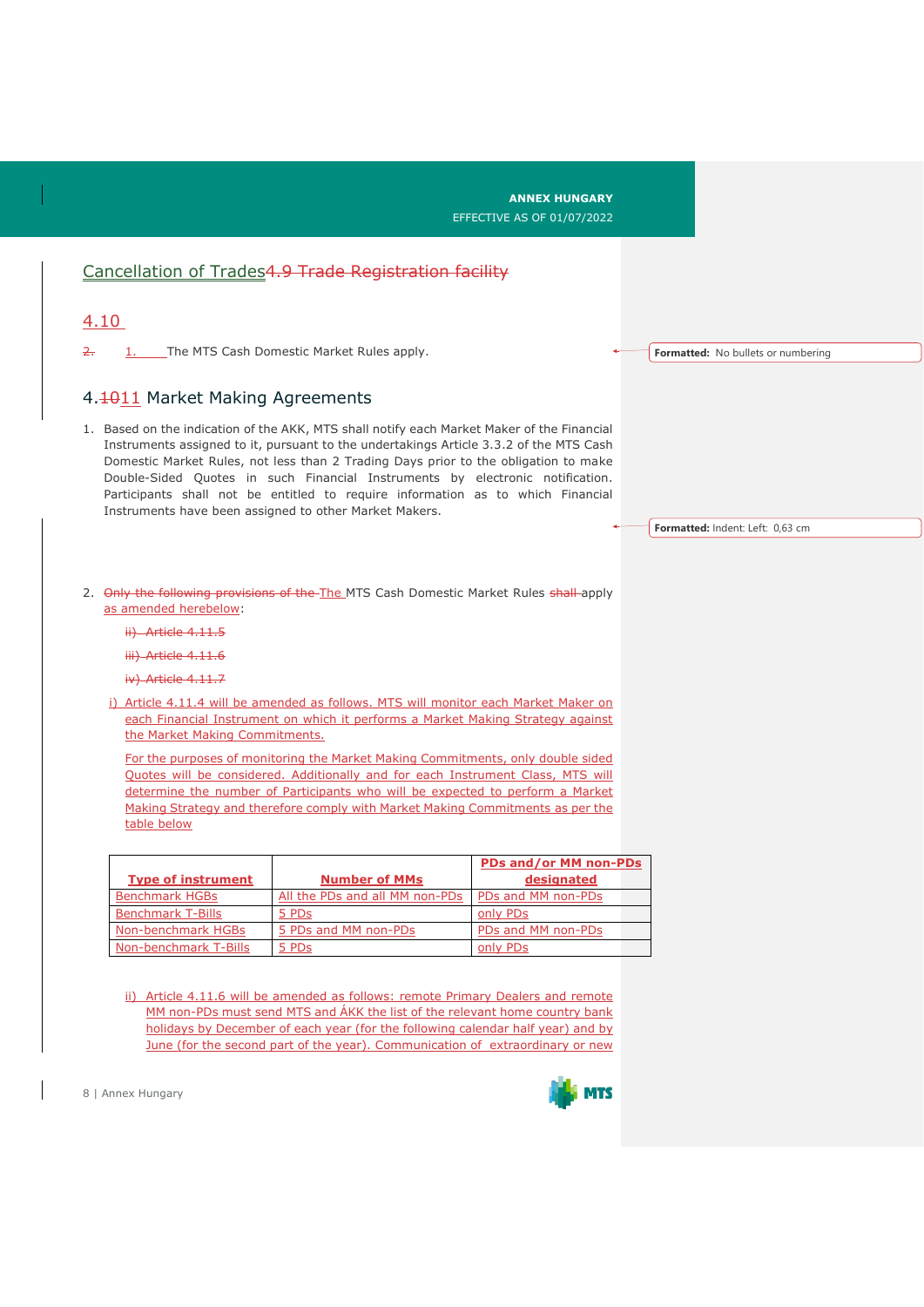holidays should be sent to MTS and AKK 5 business days prior. Alternately, AKK can collect the list of holidays from the remote PDs and remote MM non-PDs and

 $\overrightarrow{v}$ iii) Article 4.11.89 will be amended in the second sentence as follows: "...where the Market Maker in question fails to honour its Market Making Commitments for three (3) additional consecutive months, MTS shall have the right, in consultation with AKK, to initiate the disciplinary procedure as per Section 7 here below." In addition, the last sentence of Article 4.10.89 shall not apply.

3. Should a Market Maker wish to pursue a Market Making Strategy on Financial Instruments in addition to those allocated to it under the above Article 4.4.11.1, it must notify MTS of it intention to do so not less than 2 Trading Days prior to the commencement of the Market Making Strategy by electronic notification.

4.3. Market Making Commitments in case of Hungarian Government Securities on each Trading Day to make Quotes on the System, for at least  $f^2$ ive  $(4)$  hours but compulsorily from  $9.00$  a.m. to  $9.15$  a.m. to  $9.30$  a.m. (CET) and from 1.45 p.m. to 2.00 p.m. (CET) in relation to each Financial Instrument assigned to it from time to time by MTS, and to do so in compliance with the Quoting/ Spread Obligations specified in the Regulatory Specifications.

5.4. in case of Student Loan Bonds, the Participant, in accordance to its commitments with the issuer, undertakes to support the liquidity of this financial instruments, observing the following obligations (acting as voluntary specialist) on each Trading Day to make Quotes on the Market for at least two hours but including, compulsorily, from 1.45pm to 2.00pm (CET) in relation to each Financial Instrument assigned to it from time to time by MTS, and to do so in compliance with the Quoting/ Spread Obligations specified in the Regulatory Specifications.

6.5. in case of Hungarian Development Bank Bonds the Participant, in accordance to its commitments with the issuer, undertakes to support the liquidity of this financial instruments, observing the following obligations (acting as voluntary specialist) on each Trading Day to make Quotes on the Market from 9.00 am to 10.30 am and from 1.30 pm to 3.00 pm (CET), in relation to each Financial Instrument assigned to it from time to time by MTS, and to do so in compliance with the Quoting/ Spread Obligations specified in the Regulatory Specifications.

#### 4. 112 Law governing Trades

forward it to MTS.

1. The MTS Cash Domestic Market Rules apply.

**Formatted:** List Number 3, Indent: Left: 1,9 cm

**Formatted:** Font color: Background 2

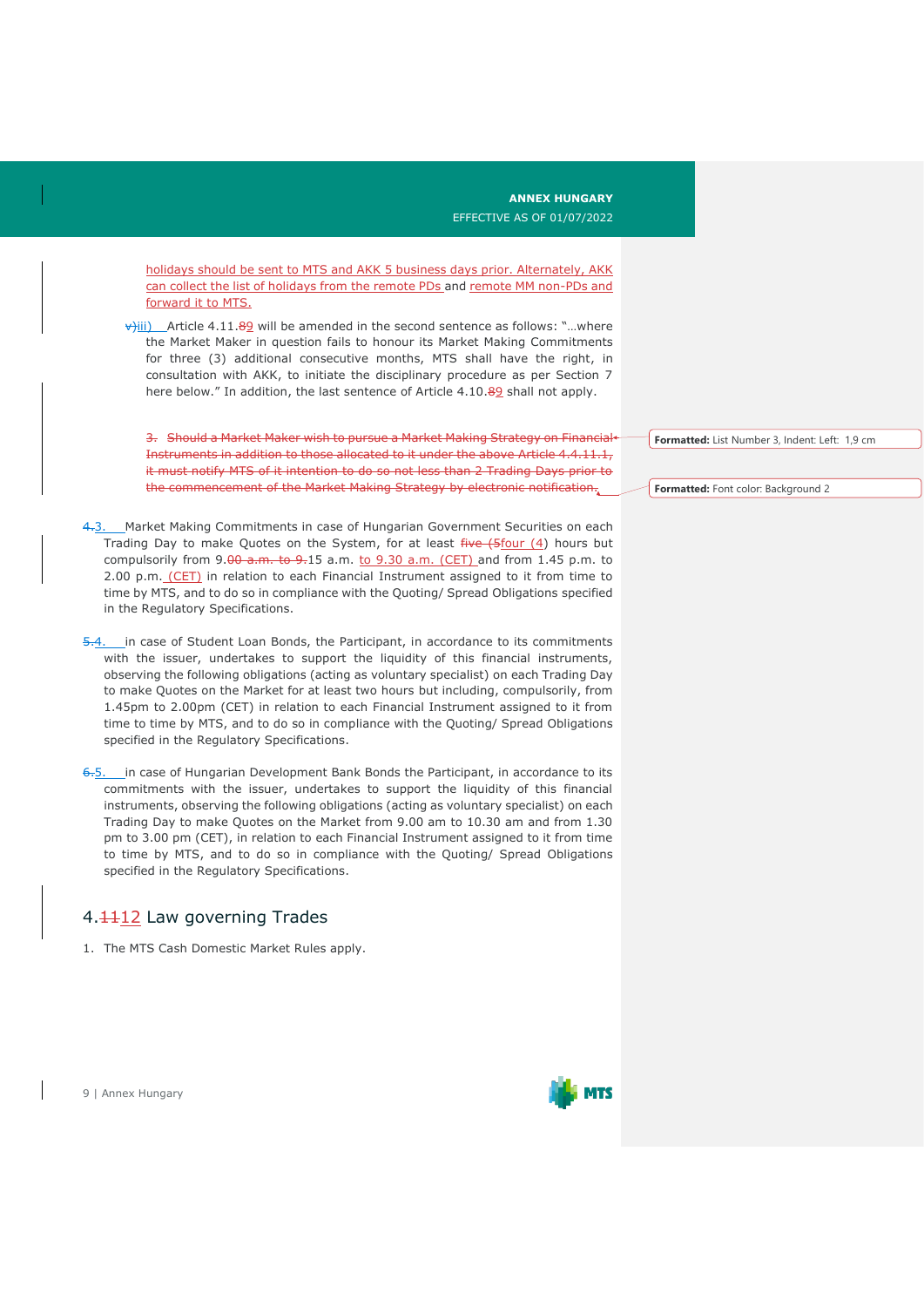## **5. Clearing and settlement of Trades**

#### 5.1 Clearing and Settlement of Trades

1. The Market The MTS Cash Domestic Market Rules apply

## **6. Provision of data and information**

#### 6.1 Provision of data to Participants

- 1. The MTS Cash Domestic Market Rules apply, with the following modifications
	- a) Article 6.1.1(c) becomes: Price, quantity, and time of the last concluded Trade, except for Trades concluded via the Trade Registration functionality.
	- b) Article 6.1.2(c) is added: at the end of each Trading Day: information about Trades executed via the Trade Registration functionality.

#### 6.2 Provision of data to Authorities

1. The MTS Cash Domestic Market Rules apply, with the addition of Participants agreeing to MTS providing information to AKK, if and when requested, in accordance with the applicable procedure.

#### 6.3 Provision of data to debt management offices

1. The MTS Cash Domestic Market Rules apply, with the addition of participants agreeing to MTS providing information to the AKK, if and when requested.

#### 6.4 Provision of data to the public

1. The MTS Cash Domestic Market Rules apply

#### 6.5 Amendments and communications

1. The MTS Cash Domestic Market Rules apply

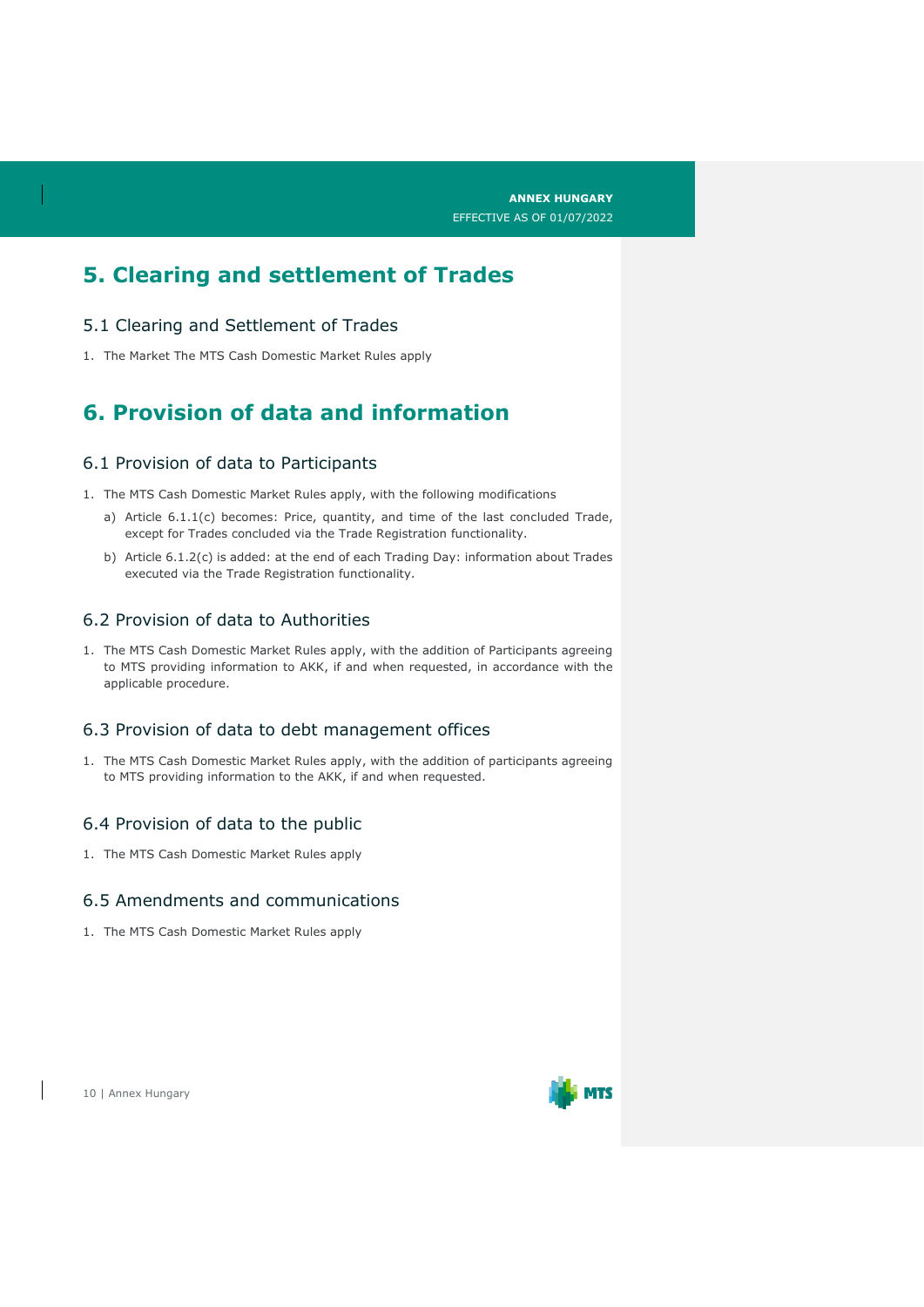## **7. Supervision and Sanctions**

#### 7.1 Supervision of regular conduct

1. The MTS Cash Domestic Market Rules apply

#### 7.2 Disciplinary measures

1. The MTS Cash Domestic Market Rules apply

#### 7.3 Procedure for verifying violations

1. The MTS Cash Domestic Market Rules apply

#### 7.4 Review of measures

1. The MTS Cash Domestic Market Rules apply.

#### 7.5 Appeal Board

1. The MTS Cash Domestic Market Rules apply.

#### 7.6 Board of Arbitration

1. The MTS Cash Domestic Market Rules apply.

## **8. Final Provisions**

#### 8.1 Final Provisions

1. The MTS Cash Domestic Market Rules apply